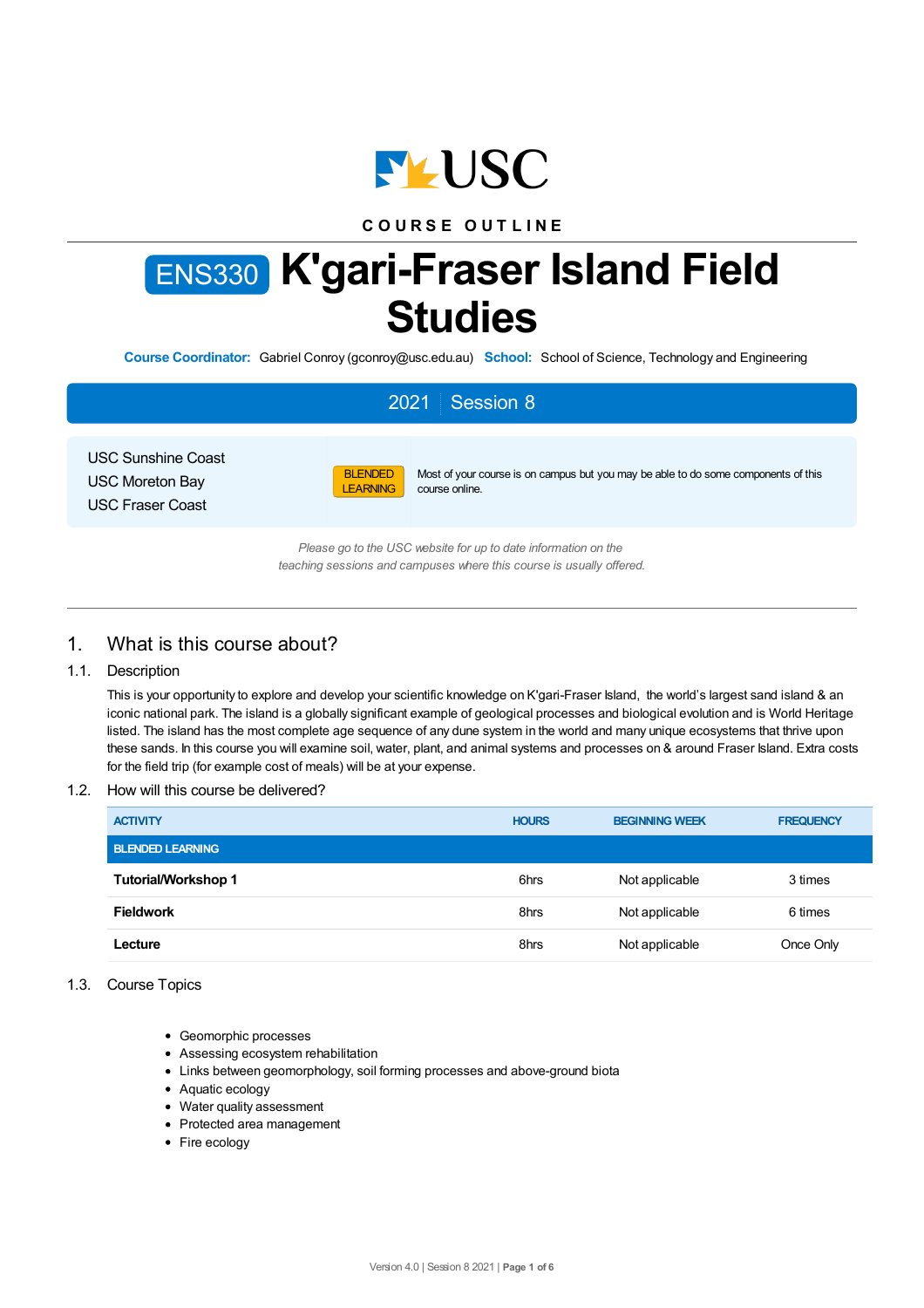# 2. What level is this course?

#### 300 Level (Graduate)

Demonstrating coherence and breadth or depth of knowledge and skills. Independent application of knowledge and skills in unfamiliar contexts. Meeting professional requirements and AQF descriptors for the degree. May require pre-requisites where discipline specific introductory or developing knowledge or skills is necessary. Normally undertaken in the third or fourth full-time study year of an undergraduate program.

# 3. What is the unit value of this course?

12 units

# 4. How does this course contribute to my learning?

| <b>COURSE LEARNING OUTCOMES</b>                                                                                                | <b>GRADUATE QUALITIES</b>                                                 |
|--------------------------------------------------------------------------------------------------------------------------------|---------------------------------------------------------------------------|
| On successful completion of this course, you should be able to                                                                 | Completing these tasks<br>successfully will contribute to<br>you becoming |
| Describe and explain the unique natural features and ecological processes of K'gari-Fraser Island.                             | Knowledgeable                                                             |
| Implement a fieldwork program and demonstrate safe fieldwork skills including collection and<br>2<br>analysis of field samples | Empowered<br>Engaged                                                      |
| (ვ<br>Communicate scientific findings in a formal report format                                                                | Knowledgeable<br>Engaged                                                  |

# 5. Am Ieligible to enrol in this course?

Refer to the USC [Glossary](https://www.usc.edu.au/about/policies-and-procedures/glossary-of-terms-for-policy-and-procedures) of terms for definitions of "pre-requisites, co-requisites and anti-requisites".

5.1. Pre-requisites

SCI110

5.2. Co-requisites

Not applicable

## 5.3. Anti-requisites

Not applicable

## 5.4. Specific assumed prior knowledge and skills (where applicable)

SCI202 would be a benefit to you for some of the data analysis in the course, but it is not required. This is a capstone ecological field studies course. You will benefit from having completed at least 3 semesters of a related program (Environmental Management, Environmental Science, Animal Ecology, Bachelor of Science or enrolled in the Biological Sciences Major or Extended Major) prior to enrolment in this course. Students from other programs should consult with the Course Coordinator to assess enrolment eligibility

# 6. How am Igoing to be assessed?

# 6.1. Grading Scale

Standard Grading (GRD)

High Distinction (HD), Distinction (DN), Credit (CR), Pass (PS), Fail (FL).

## 6.2. Details of early feedback on progress

In week 2 of this course, we will work together in a workshop environment to collaboratively review the class data and report outline for Task 2.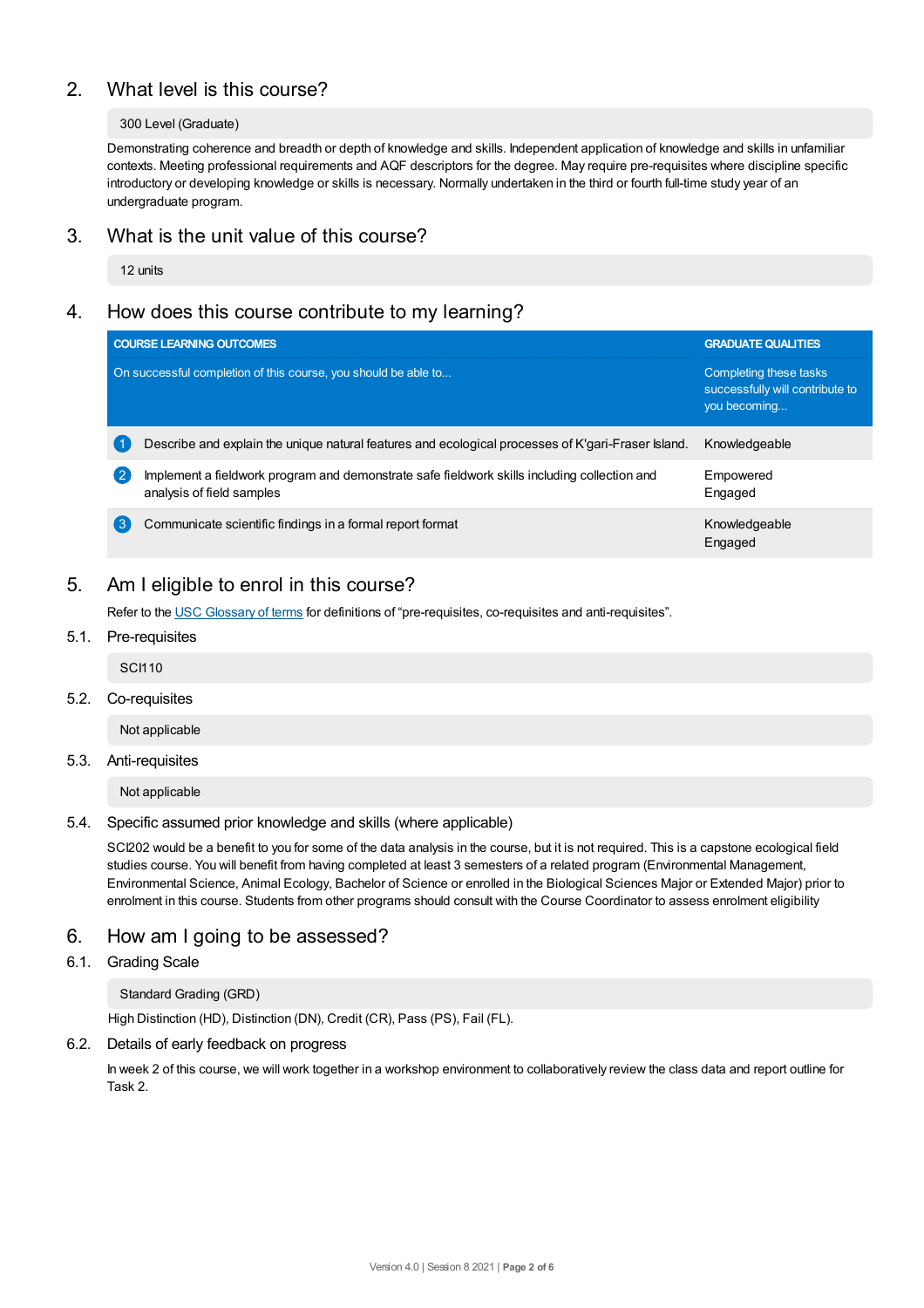# 6.3. Assessment tasks

| <b>DELIVERY</b><br><b>MODE</b> | <b>TASK</b><br>NO. | <b>ASSESSMENT</b><br><b>PRODUCT</b>                    | <b>INDIVIDUAL</b><br><b>OR GROUP</b> | <b>WEIGHTING</b><br>$\frac{9}{6}$ | <b>WHAT IS THE</b><br><b>DURATION /</b><br><b>LENGTH?</b> | <b>WHEN SHOULD I</b><br><b>SUBMIT?</b> | <b>WHERE SHOULD I</b><br><b>SUBMIT IT?</b>               |
|--------------------------------|--------------------|--------------------------------------------------------|--------------------------------------|-----------------------------------|-----------------------------------------------------------|----------------------------------------|----------------------------------------------------------|
| All                            | 1                  | Practical /<br>Laboratory Skills,<br>and Written Piece | Individual                           | 20%                               | 1500 word<br>equivalent                                   | Refer to Format                        | <b>To Supervisor</b>                                     |
| All                            | 2                  | Report                                                 | Individual                           | 50%                               | 2000 words                                                | Refer to Format                        | Online Assignment<br>Submission with<br>plagiarism check |
| All                            | 3                  | Oral                                                   | Individual                           | 30%                               | 10 minutes                                                | Refer to Format                        | In Class                                                 |

# **All - Assessment Task 1:** Fieldwork Skills

| <b>GOAL:</b>     | With initiative and judgement in planning, you will demonstrate critical fieldwork skills including: field safety, organisation,<br>observation, interpretation and data recording. These skills and qualities of thinking are important elements in professional<br>scientific practice                                                                                                                                     |                                                                                          |
|------------------|------------------------------------------------------------------------------------------------------------------------------------------------------------------------------------------------------------------------------------------------------------------------------------------------------------------------------------------------------------------------------------------------------------------------------|------------------------------------------------------------------------------------------|
| <b>PRODUCT:</b>  | Practical / Laboratory Skills, and Written Piece                                                                                                                                                                                                                                                                                                                                                                             |                                                                                          |
| <b>FORMAT:</b>   | Submit: At the end of the field trip<br>Completed field notebook, and an electronic copy of your data for the class to undertake data<br>analysis You will receive a field-safety induction, collect data and submit a handwritten copy<br>of your field notes in a format advised by the Course Coordinator, along with an electronic copy of your data for class<br>analysis in a format advised by the Course Coordinator |                                                                                          |
| <b>CRITERIA:</b> | No.<br>Completed field notebook (accuracy and comprehensiveness)<br>2<br>Collection of samples<br>3<br>Field safety and professional conduct                                                                                                                                                                                                                                                                                 | <b>Learning Outcome</b><br>assessed<br>1) (2)<br>$\left( 2 \right)$<br>$\left( 2\right)$ |
|                  |                                                                                                                                                                                                                                                                                                                                                                                                                              |                                                                                          |

# **All - Assessment Task 2:** K'gari-Fraser Island Project Report

| <b>GOAL:</b>     |        | This task allows you to develop and communicate your data-collection skills and analysis of field-based observations using<br>rigorous scientific approaches. |                                     |
|------------------|--------|---------------------------------------------------------------------------------------------------------------------------------------------------------------|-------------------------------------|
| <b>PRODUCT:</b>  | Report |                                                                                                                                                               |                                     |
| <b>FORMAT:</b>   |        | Submit: Friday in Week 6 of Session 8.                                                                                                                        |                                     |
|                  |        | You are required to submit a 2000 word scientific report on your data collected during the<br>field trips written in the form of a scientific paper           |                                     |
| <b>CRITERIA:</b> | No.    |                                                                                                                                                               | <b>Learning Outcome</b><br>assessed |
|                  | 1      | Description and explanation of site/data                                                                                                                      | $\mathbf{0}$ $\mathbf{6}$           |
|                  | 2      | Field work design – methods of collection                                                                                                                     | 26                                  |
|                  | 3      | Analysis of data, including statistical analysis                                                                                                              | 3                                   |
|                  | 4      | Presentation of data                                                                                                                                          | $\left( 3\right)$                   |
|                  | 5      | Interpretation of data                                                                                                                                        | $\left( 3\right)$                   |
|                  |        |                                                                                                                                                               |                                     |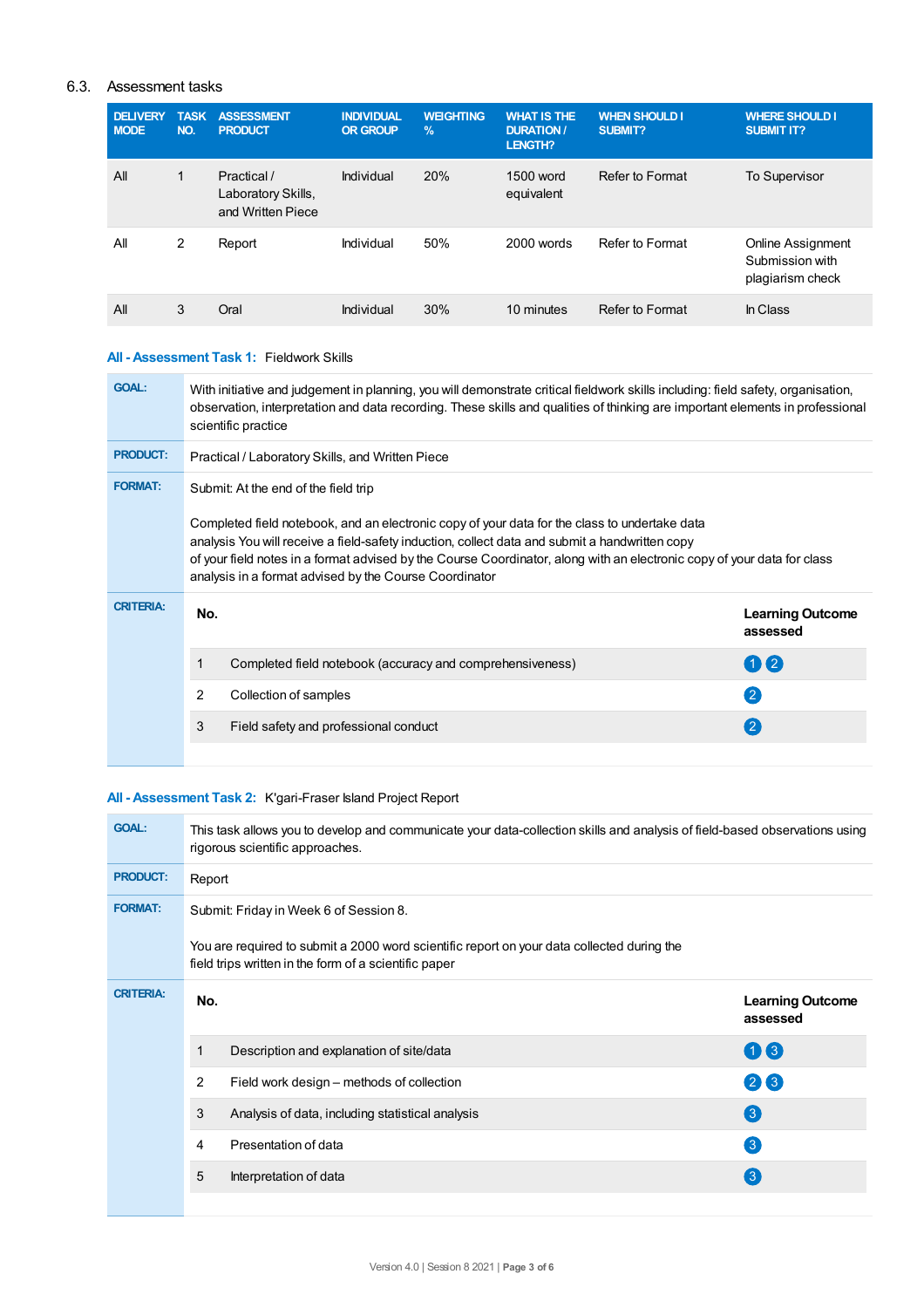**All - Assessment Task 3:** Communicating the Unique Ecology of K'gari-Fraser Island

| <b>GOAL:</b>     | This is a key assessment that allows you to demonstrate your knowledge and understanding of<br>K'gari-Fraser Island environments. Much of this knowledge will be gained and developed through your<br>site visit; therefore, it will be imperative that you take good notes, and photos and make careful<br>observations. |                                     |
|------------------|---------------------------------------------------------------------------------------------------------------------------------------------------------------------------------------------------------------------------------------------------------------------------------------------------------------------------|-------------------------------------|
| <b>PRODUCT:</b>  | Oral                                                                                                                                                                                                                                                                                                                      |                                     |
| <b>FORMAT:</b>   | Submit: In scheduled class time after the field trip (Week 7 of Session 8).                                                                                                                                                                                                                                               |                                     |
|                  | You will be required to present a 10 minute PowerPoint presentation on the unique features of<br>K'gari-Fraser Island environments compared to other environments                                                                                                                                                         |                                     |
| <b>CRITERIA:</b> |                                                                                                                                                                                                                                                                                                                           |                                     |
|                  | No.                                                                                                                                                                                                                                                                                                                       | <b>Learning Outcome</b><br>assessed |
|                  | 1<br>Demonstration of your accurate knowledge and understanding of the unique features,<br>structures and ecosystem processes on K'gari-raser Island                                                                                                                                                                      |                                     |
|                  | 2<br>Integration and synthesis of ideas to form independent insights into the ecology of K'gari-<br>Fraser<br><b>Island</b>                                                                                                                                                                                               |                                     |
|                  | 3<br>Quality of power point to support your representation of K'gari-Fraser Island's ecology                                                                                                                                                                                                                              |                                     |

# 7. Directed study hours

A 12-unit course will have total of 150 learning hours which will include directed study hours (including online if required), self-directed learning and completion of assessable tasks. Directed study hours may vary by location. Student workload is calculated at 12.5 learning hours per one unit.

# 8. What resources do I need to undertake this course?

Please note: Course information, including specific information of recommended readings, learning activities, resources, weekly readings, etc. are available on the course Blackboard site– Please log in as soon as possible.

8.1. Prescribed text(s) or course reader

There are no required/recommended resources for this course.

#### 8.2. Specific requirements

You will be required to travel to K'gari-Fraser Island for one week for field studies. You may be required to pay a fee for accommodation, transport and food. You will be required to wear covered footwear, hat, long-sleeved shirt and long trousers for field safety.

You will need to complete a fieldwork induction and adhere to field safety protocols at all times. In particular, you will need to wear protective clothing to prevent risks of sun exposure dehydration, insect bites and snake bite be aware of the risks associated with dingoes at all times. Student will need to take care to stay in groups and be aware of the risks associated with the natural environment such as bushfires and getting lost. Students need to be aware of 4WD safety when on the beach.

# 9. How are risks managed in this course?

Risk assessments have been conducted for the field activities being undertaken and a high level of risk has been identified. High level risk may include, boating, diving, and hot works such as welding, cutting and grinding. Where high risks exist you will be given training and advice about how to control the high level risk, however it is also your responsibility to review course material, search online, discuss with lecturers and peers and understand the health and safety risks associated with your specific course of study and to familiarise yourself with the University's general health and safety principles by reviewing the online [induction](https://online.usc.edu.au/webapps/blackboard/content/listContentEditable.jsp?content_id=_632657_1&course_id=_14432_1) training for students, and following the instructions of the University staff.

# 10. What administrative information is relevant to this course?

#### 10.1. Assessment: Academic Integrity

Academic integrity is the ethical standard of university participation. It ensures that students graduate as a result of proving they are competent in their discipline. This is integral in maintaining the value of academic qualifications. Each industry has expectations and standards of the skills and knowledge within that discipline and these are reflected in assessment.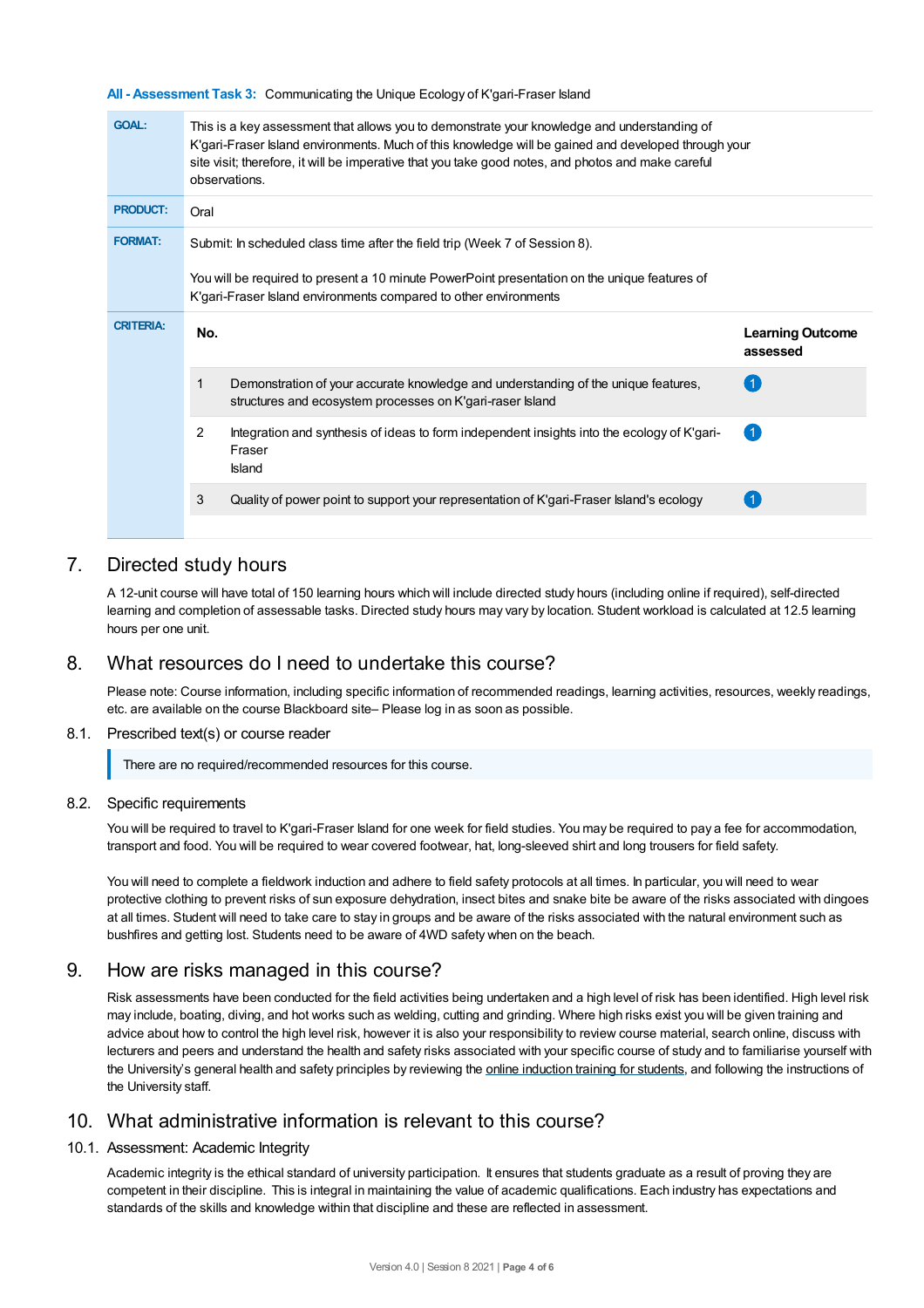Academic integrity means that you do not engage in any activity that is considered to be academic fraud; including plagiarism, collusion or outsourcing any part of any assessment item to any other person. You are expected to be honest and ethical by completing all work yourself and indicating in your work which ideas and information were developed by you and which were taken from others. You cannot provide your assessment work to others.You are also expected to provide evidence of wide and critical reading, usually by using appropriate academic references.

In order to minimise incidents of academic fraud, this course may require that some of its assessment tasks, when submitted to Blackboard, are electronically checked through SafeAssign. This software allows for text comparisons to be made between your submitted assessment item and all other work that SafeAssign has access to.

#### 10.2. Assessment: Additional Requirements

Eligibility for Supplementary Assessment

Your eligibility for supplementary assessment in a course is dependent of the following conditions applying:

The final mark is in the percentage range 47% to 49.4%

The course is graded using the Standard Grading scale

You have not failed an assessment task in the course due to academic misconduct

#### 10.3. Assessment: Submission penalties

Late submission of assessment tasks will be penalised at the following maximum rate:

• 2% (of the assessment task's identified value) per day from the date identified as the due date for the assessment task.

• A result of zero is awarded for an assessment task submitted after 10 days from the date identified as the due date for the assessment task.

Weekdays and weekends are included in the calculation of days late.

To request an extension, you must contact your Course Coordinator and supply the required

documentation to negotiate an outcome.

### 10.4. Study help

For help with course-specific advice, for example what information to include in your assessment, you should first contact your tutor, then your course coordinator, if needed.

If you require additional assistance, the Learning Advisers are trained professionals who are ready to help you develop a wide range of academic skills. Visit the Learning [Advisers](https://www.usc.edu.au/current-students/student-support/academic-and-study-support/learning-advisers) web page for more information, or contact Student Central for further assistance: +61 7 5430 2890 or [studentcentral@usc.edu.au](mailto:studentcentral@usc.edu.au).

#### 10.5. Wellbeing Services

Student Wellbeing provide free and confidential counselling on a wide range of personal, academic, social and psychological matters, to foster positive mental health and wellbeing for your academic success.

To book a confidential appointment go to [Student](https://studenthub.usc.edu.au/) Hub, email [studentwellbeing@usc.edu.au](mailto:studentwellbeing@usc.edu.au) or call 07 5430 1226.

#### 10.6. AccessAbility Services

Ability Advisers ensure equal access to all aspects of university life. If your studies are affected by a disability, learning disorder mental health issue, , injury or illness, or you are a primary carer for someone with a disability or who is considered frail and aged, [AccessAbility](https://www.usc.edu.au/learn/student-support/accessability-services/documentation-requirements) Services can provide access to appropriate reasonable adjustments and practical advice about the support and facilities available to you throughout the University.

To book a confidential appointment go to [Student](https://studenthub.usc.edu.au/) Hub, email [AccessAbility@usc.edu.au](mailto:AccessAbility@usc.edu.au) or call 07 5430 2890.

#### 10.7. Links to relevant University policy and procedures

For more information on Academic Learning & Teaching categories including:

- Assessment: Courses and Coursework Programs
- Review of Assessment and Final Grades
- Supplementary Assessment
- Administration of Central Examinations
- Deferred Examinations
- Student Academic Misconduct
- Students with a Disability

Visit the USC website: <http://www.usc.edu.au/explore/policies-and-procedures#academic-learning-and-teaching>